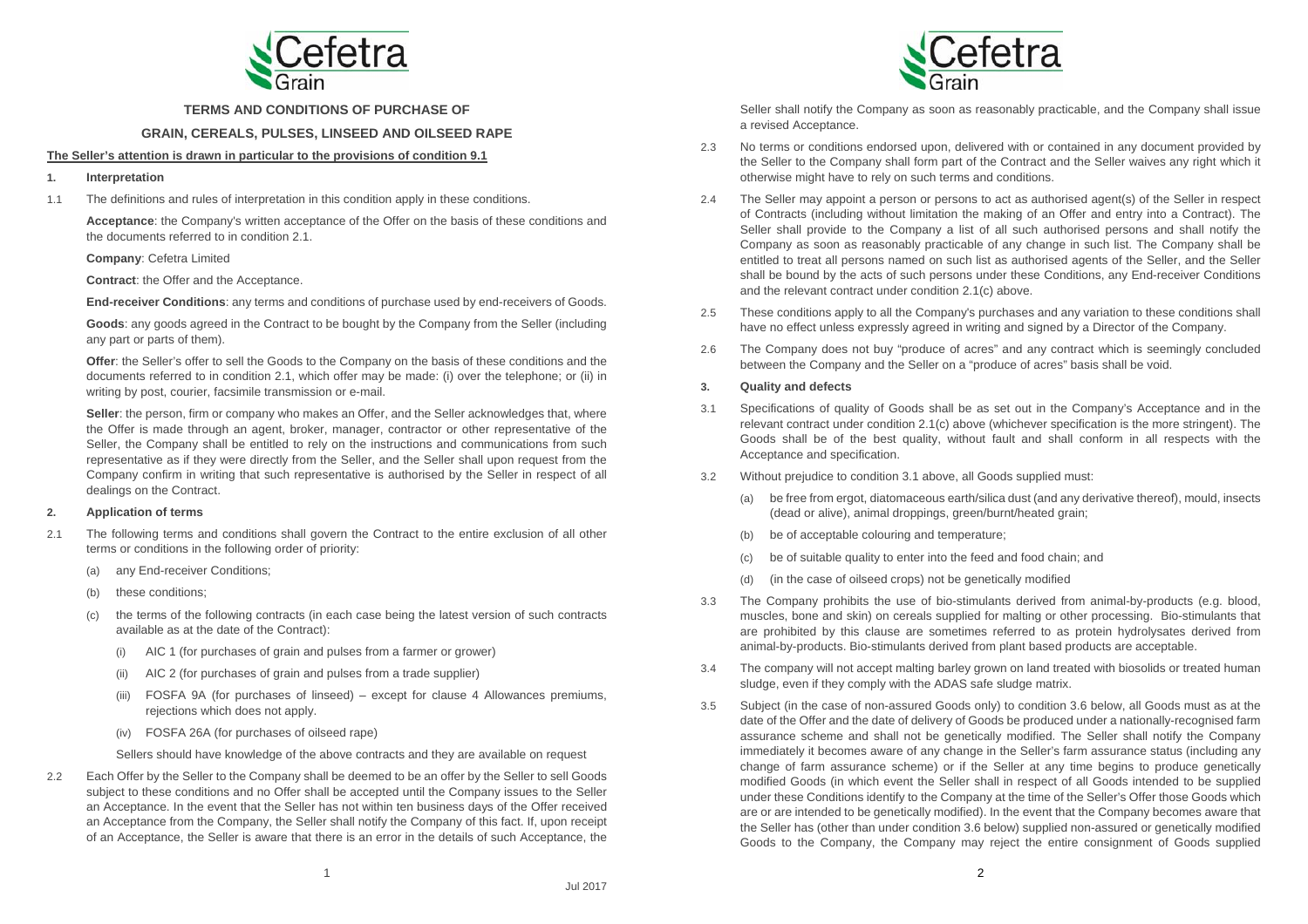

(regardless of whether the non-assured or genetically modified Goods form the whole of such consignment or only part).

- 3.6 The Company may, at its absolute discretion, decide to purchase non-assured Goods from the Seller. In such case:
	- (a) (where the Company becomes aware that the Goods are non-assured after an Acceptance has been issued) the Company and the Seller shall seek to agree a reduced price for such non-assured Goods;
	- (b) (where an Acceptance is issued in respect of the Goods following notification that the Goods are non-assured) the Seller shall check the Acceptance delivered by the Company to ensure that the description of the Goods contained in such Acceptance refers to them being nonassured. If the Goods are not so described, the Company shall be deemed not to have been notified that the Goods are non-assured; the Seller shall notify the Company immediately and the Company and the Seller shall negotiate in good faith as to whether the Company shall purchase such Goods and at what price;
	- (c) where the Acceptance (or any replacement Acceptance) identifies the Goods as nonassured, the Seller shall ensure that the non-assured Goods are packaged and delivered separately from any assured Goods and clearly marked as being non-assured Goods under a specific contract number. The Seller shall not be permitted to supply both assured and nonassured Goods under the same contract number.
- 3.7 At any time prior to delivery of the Goods to the Company, the Company shall have the right to inspect and test the Goods or a sample thereof.
- 3.8 If the results of such inspection or testing cause the Company to be of the opinion that the Goods do not conform or are unlikely to conform with the Offer or to any specifications supplied or advised by the Company to the Seller, the Company shall inform the Seller and shall have the right (without prejudice to its other rights and remedies under these conditions or under common law) to reject the Goods.
- 3.9 The Company will upon request provide the Seller or its authorised representative with a sealed sample of the Goods for the purposes of retesting. Requests for retesting of Goods must be in writing and received by the Company within five business days of delivery of the Goods. Where the Seller require that the Goods are retested, the cost will be recharged in full to the seller unless the End-receiver waives the charge on the basis of the results of the re-test.
- 3.10 Notwithstanding any such inspection or testing, the Seller shall remain fully responsible for the Goods and any such inspection or testing shall not diminish or otherwise affect the Seller's obligations under the Contract.
- 3.11 In delivering Goods, the Seller acknowledges that any end-receiver will have rights and remedies available to it in the event that such Goods do not comply with contractual specifications. Where such end-receiver wishes to exercise its rights and remedies, the Company shall (except in the case of a proposed reduction in the price to be paid for Goods which amounts to £3.00 per tonne or less, in which case the Company shall not be under any obligation to attempt to contact the Seller before agreeing any reduced price) use all reasonable endeavours in view of the time available to it (and without the Company being under any obligation to delay where such delay would cause it to incur demurrage or similar charges) to contact the Seller to discuss the options available to it in respect of such Goods however, in the event that the Company is not able to contact the Seller, the Seller agrees that the Company shall be authorised to use its own judgement in negotiating with the end-receiver any reduction in price or rejection (or part rejection) of the



Goods, and the Seller agrees that the Seller shall account to the Company for any such reduction in price or rejection (or part rejection).

# **4. Delivery**

- 4.1 Delivery shall take place as follows (it being acknowledged that delivery may, as agreed between the Company and the Seller, take place by the Company collecting the Goods from the Seller's premises):
	- (a) (where the Goods are to be collected from the Seller's premises by hauliers contracted by the Company) the Seller shall make the Goods available for collection on the date notified to the Seller by the Company. The Company shall provide as much notice as reasonably practicable of delivery dates for the Goods, but it shall not constitute a breach of the Contract should the notice given to the Seller be less than that prescribed in the relevant contract as listed in condition 2.1(c);
	- (b) (where the Seller is arranging haulage) the Goods shall be delivered, carriage paid, to the Company's place of business or to such other place of delivery as is agreed by the Company in writing prior to delivery of the Goods. The Seller shall off-load the Goods at its own risk as directed by the Company. Vehicles and drivers must comply with the AIC Code of Practice for Road Haulage and health and safety rules in force at the place of delivery.
- 4.2 Delivery shall be made in loads of 29 tonnes. Where any load supplied by the Seller is less than 29 tonnes, the Company reserves the right to charge to Seller for additional haulage costs incurred in transporting such part-load.
- 4.3 The Seller shall ensure that each load is accompanied by a properly completed Post Harvest Treatment Declaration (Passport).
- 4.4 The Seller agrees that the Company shall have the right upon written notice to the Seller to amend the movement period defined in the Acceptance and/or the relevant contract under condition 2.1(c) above by extending it by a period of 14 days. In the event that the Company so extends the movement period, the price for the Goods shall be increased by the sum of £0.50 per tonne.
- 4.5 Time for delivery shall be of the essence.
- 4.6 Unless otherwise stipulated by the Company in the Acceptance, deliveries shall only be accepted by the Company in normal business hours.
- 4.7 If the Goods are not delivered on the due date (or, where delivery is to take place by collection by the Company of the Goods at the Seller's premises, the Company is not able so to collect the Goods due to the act or omission of the Seller (and for the avoidance of doubt not the Company's own act or omission, the Seller having notified the Company of the availability of the Goods for collection and allowed the Company or its representatives or agents access for the purposes of collecting the Goods)) then, without prejudice to any other rights which it may have, the Company reserves the right to:
	- (a) cancel the Contract in whole or in part;
	- (b) refuse to accept any subsequent delivery of the Goods which the Seller attempts to make;
	- (c) recover from the Seller any expenditure reasonably incurred by the Company in obtaining the Goods in substitution from another supplier; and
	- (d) claim damages for any additional costs, loss or expenses incurred by the Company which are in any way attributable to the Seller's failure to deliver the Goods on the due date.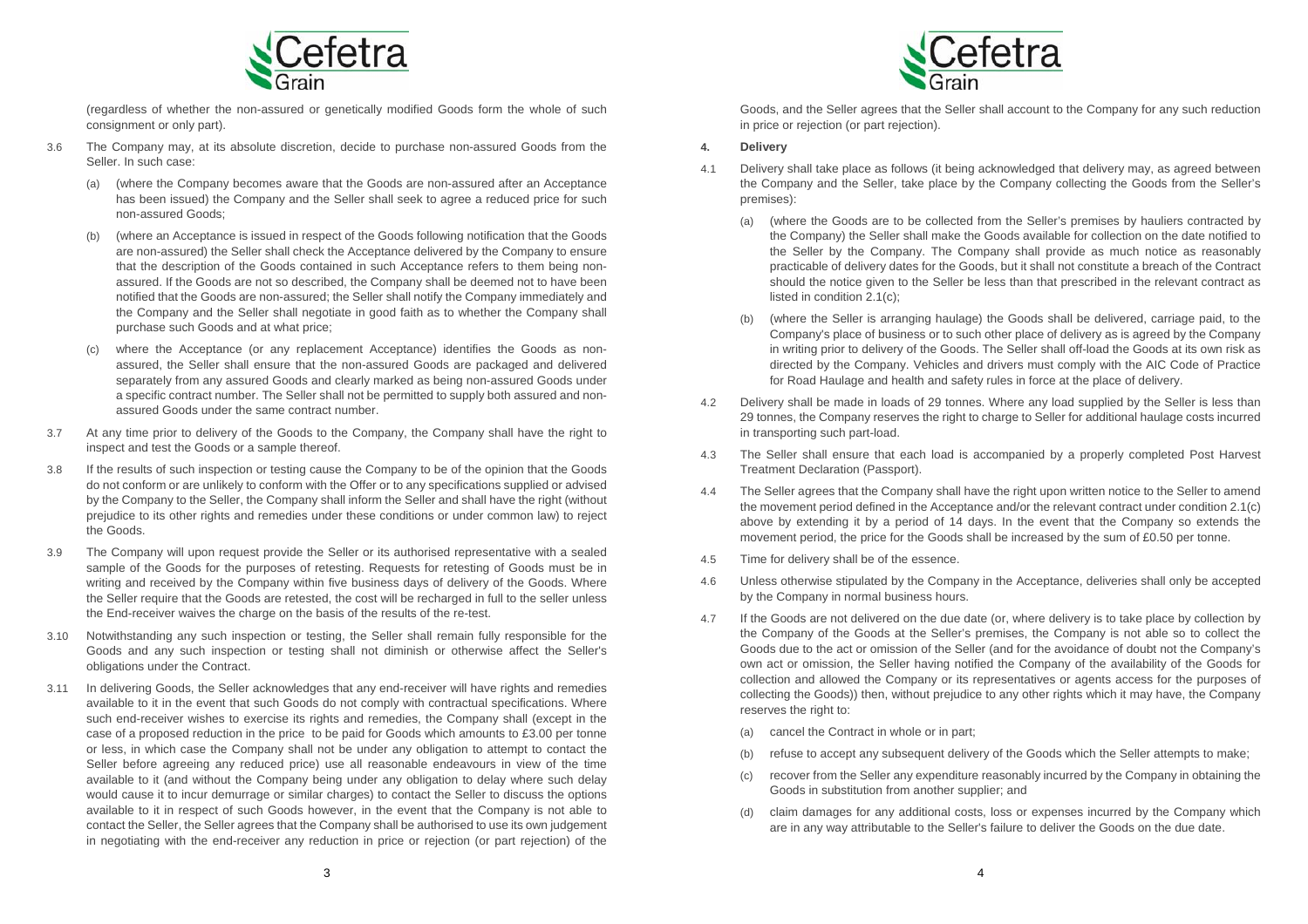

Any dispute over the Company's exercise shall at the request of the Seller be referred to arbitration in accordance with the terms of the relevant contract under condition 2.1(c) above.

4.8 If the Goods are delivered to the Company in excess of the quantities ordered the Company shall not be bound to pay for the excess and any excess shall be and shall remain at the Seller's risk and shall be returnable at the Seller's expense.

## **5. Weighbridge Charges**

A weighbridge charge of £0.28 per tonne (plus VAT if applicable) will be levied on the gross weight of all deliveries and collections.

## **6. Risk/property**

The Goods shall remain at the risk of the Seller until delivery to the Company is complete (including off-loading). Ownership of the Goods shall pass to the End-receiver once the End-receiver has accepted such Goods following any and all testing/re-testing and conditioning processes have been completed.

#### **7. Price**

- 7.1 The price of the Goods shall be stated in the Acceptance and unless otherwise agreed in writing by the Company shall be exclusive of value added tax, weighbridge charges and any applicable levies but inclusive of all other charges, which shall be payable by the Seller in accordance with condition 8 below.
- 7.2 No variation in the price nor extra charges shall be accepted by the Company from the Seller.

#### **8. Payment**

- 8.1 The Company shall pay the price of the Goods 28 days following movement.
- 8.2 Time for payment shall not be of the essence of the Contract and the Seller is not entitled to suspend delivery (including without limitation where the Goods are to be collected by the Company from the Seller's premises) of the Goods as a result of any sums being outstanding for a period of 28 days or less.
- 8.3 The Company will on the Seller's behalf raise and supply to the Seller an invoice in respect of the Goods. In preparing such invoice, the Company shall deduct from the price payable to the Seller the full amount of any and all weighbridge charges and levies payable in respect of the Goods. The Seller shall be required to notify the Company of any error in such invoice as soon as reasonably practicable after it becomes aware of any such error.
- 8.4 Without prejudice to any other right or remedy, the Company reserves the right to set off against any amount owing at any time from the Company to the Seller any amount payable by the Seller to the Company under the Contract or otherwise, including without limitation:
	- (a) any overpayment made by the Company to the Seller in respect of any previous invoice (including without limitation where the Seller has failed to inform the Company that an invoice has been issued in an incorrect amount);
	- (b) any charges to be levied against the Seller under condition 3.7;
	- (c) any additional haulage costs to be levied against the Seller under condition 4.2;
	- (d) charges for conditioning work to the Goods carried out by or on behalf of the Company as contemplated in accordance with condition 13(d);



- (e) storage charges owing from the Seller to the Company (whether in connection with the Contract or otherwise); and
- (f) the amount of any dispute between the Seller and the Company upon which an agreement has been reached by the parties, or a final ruling has been given by a competent court, arbitrator or authority.

## **9. Market Information**

9.1 The Company may from time to time provide the Seller with general information and comments about the then-current market price for Goods and then-current market trends. In doing so, the Company is merely reflecting the state of the market as at the time of such information and/or comment, and no warranty or representation is given as to the performance of the market at any time after such information and/or comment is given. The Company shall not be liable to the Seller in any way on the basis that the actual performance of the market does not accord with the information and/or comments given.

### **10. Warranties and representations**

- 10.1 Each party warrants and represents to the other that:
	- (a) it has the power and capacity to enter into Contracts;
	- (b) each Contract entered into shall be binding upon such party;
	- it has made its own independent decision as to the merits of entering into a Contract and does not rely on any communication, warranty or representation given by the other party which is not expressly set out in the Offer and Acceptance; and
	- (d) the entry into a Contract shall not give rise to any partnership, joint venture or (save as expressly stated) relationship of agency or other fiduciary relationship between the parties.

## **11. Confidentiality and telephone recording**

- 11.1 The Seller shall keep in strict confidence all commercial know-how, processes or initiatives which are of a confidential nature and have been disclosed to the Seller by the Company or its agents and any other confidential information concerning the Company's business or its products which the Seller may obtain and the Seller shall restrict disclosure of such confidential material to such of its employees, agents or sub-contractors as need to know the same for the purpose of discharging the Seller's obligations to the Company and shall ensure that such employees, agents or sub-contractors are subject to like obligations of confidentiality as bind the Seller.
- 11.2 The Seller agrees (on its own behalf and in respect of any employee, agent, contractor or other representative of the Seller) that the Company may record any telephone conversation between the Company and the Seller (or its representative) for the purposes of training the Company's staff, or for use in any arbitral or legal proceedings relating to a Contract or otherwise between the Company and the Seller.

## **12. The Company's property**

Materials, copyright, design rights or any other forms of intellectual property rights in all drawings, specifications, forms and data supplied by the Company to the Seller shall at all times be and remain the exclusive property of the Company and such items shall not be used otherwise than as authorised by the Company in writing.

## **13. Termination**

13.1 The Company shall have the right at any time by giving notice in writing to the Seller to terminate the Contract forthwith if: